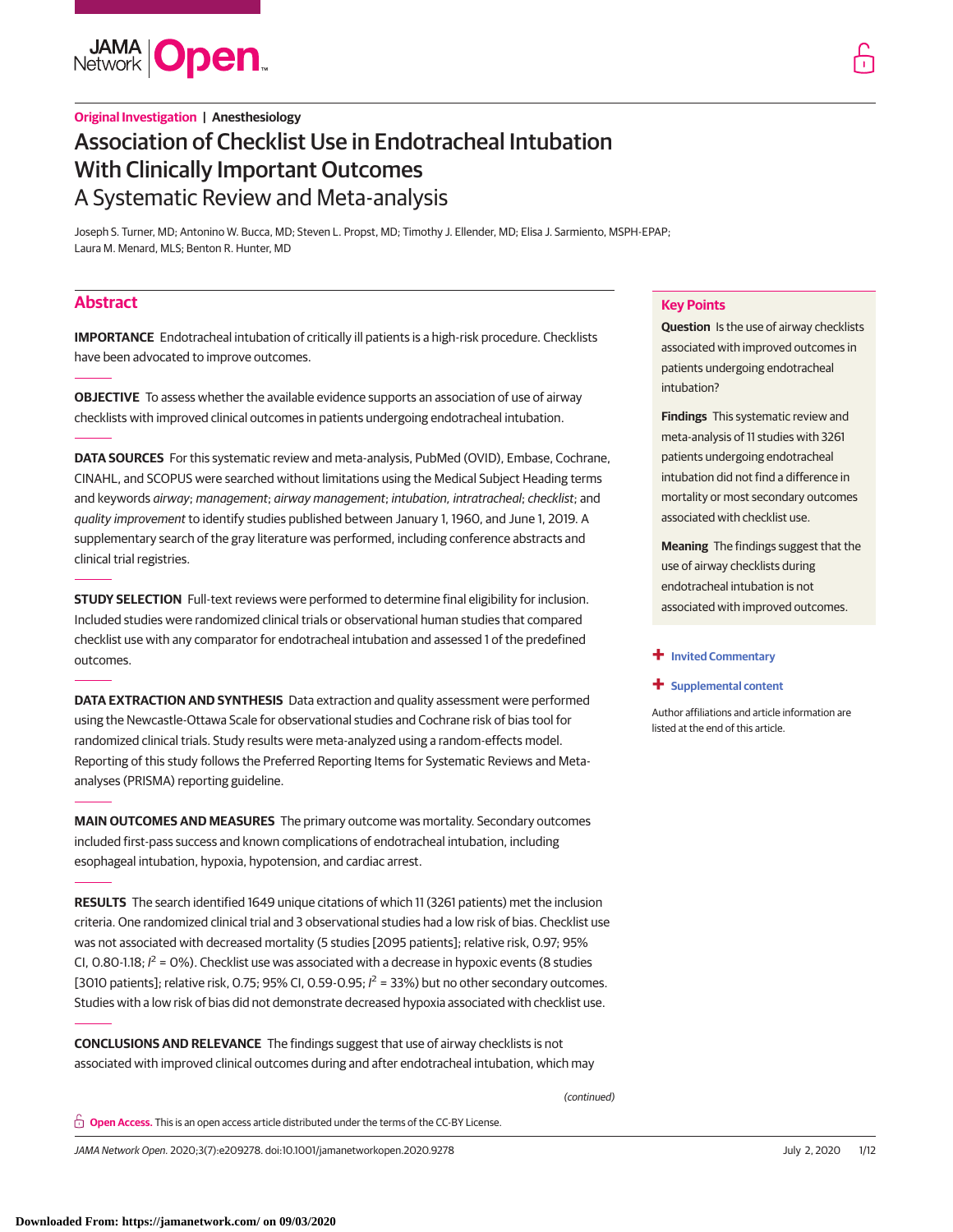Abstract (continued)

affect practitioners' decision to use checklists in this setting.

JAMA Network Open. 2020;3(7):e209278. Corrected on July 30, 2020. doi[:10.1001/jamanetworkopen.2020.9278](https://jama.jamanetwork.com/article.aspx?doi=10.1001/jamanetworkopen.2020.9278&utm_campaign=articlePDF%26utm_medium=articlePDFlink%26utm_source=articlePDF%26utm_content=jamanetworkopen.2020.9278)

# **Introduction**

Endotracheal intubation (ETI) is a frequently used life-saving procedure. In the US annually, 15 million operating room intubations and 650 000 hospital intubations outside the operating room are performed, including 346 000 emergency department (ED) intubations.<sup>1,2</sup> Despite its frequency, ETI is a high-risk procedure, with significant rates of respiratory complications, hemodynamic instability, and cardiac arrest.<sup>3-7</sup> Interventions to improve the safety and success of ETI could thus have a substantial effect on public health. Checklists are a form of cognitive strategy intended to force operators to ensure appropriate preparation before a procedure. Checklists have been associated with improved outcomes in multiple aspects of health care<sup>8-13</sup> and have been endorsed as a means to reduce complications during ETI.6,14-16

The theoretical benefits of checklist use must be balanced with potential risks. Checklist adoption often faces numerous barriers and may require a substantial investment of time and resources.17,18 Checklist fatigue may occur with checklist endorsement for multiple different procedures.<sup>19</sup> Furthermore, checklists are not universally correlated with improved outcomes<sup>18,20</sup> and, in some cases, have even been associated with harm.<sup>21</sup> This study evaluated the association between checklist use and clinical outcomes after ETI.

# **Methods**

This systematic review and meta-analysis followed the Preferred Reporting Items for Systematic Reviews and Meta-analyses [\(PRISMA\)](https://www.equator-network.org/reporting-guidelines/prisma/) reporting guideline. The protocol has been published on PROSPERO [\(CRD42019140071\)](https://www.crd.york.ac.uk/prospero/display_record.php?RecordID=140071).

## **Data Sources and Search Strategy**

PubMed (OVID), Embase, Cochrane, CINAHL, and SCOPUS were searched without limitations to identify studies published between January 1, 1960, and June 1, 2019. The following Medical Subject Heading terms and keywords were identified collaboratively between 2 of us (J.S.T., L.M.M.) (the eAppendix in the [Supplement](https://jama.jamanetwork.com/article.aspx?doi=10.1001/jamanetworkopen.2020.9278&utm_campaign=articlePDF%26utm_medium=articlePDFlink%26utm_source=articlePDF%26utm_content=jamanetworkopen.2020.9278) gives the search details): *airway*; management; airway management; intubation, intratracheal; checklist; and quality improvement. In addition, a supplementary search of the gray literature was performed, including conference abstracts and clinical trial registries, but only peer-reviewed publications were eligible for inclusion. Bibliographies of included studies and relevant reviews were hand searched, and experts in the field were queried to identify additional studies.

## **Study Eligibility Criteria and Study Selection**

Included studies met the following criteria: (1) evaluated an airway checklist regardless of checklist content in patients being intubated in any setting (protocols or procedures that did not use a checklist were not included), (2) included a comparator group without checklist use, and (3) assessed at least 1 of the predefined outcomes. Simulation studies or studies with no comparator group or no assessment of the outcomes of interest were excluded.

After the removal of duplicates, all titles and abstracts identified by the search were screened independently by 2 of us (J.S.T., A.W.B.). Full text was obtained for all articles deemed to be possibly relevant by either screener. Full-text reviews were performed independently by 2 of us (S.L.P.,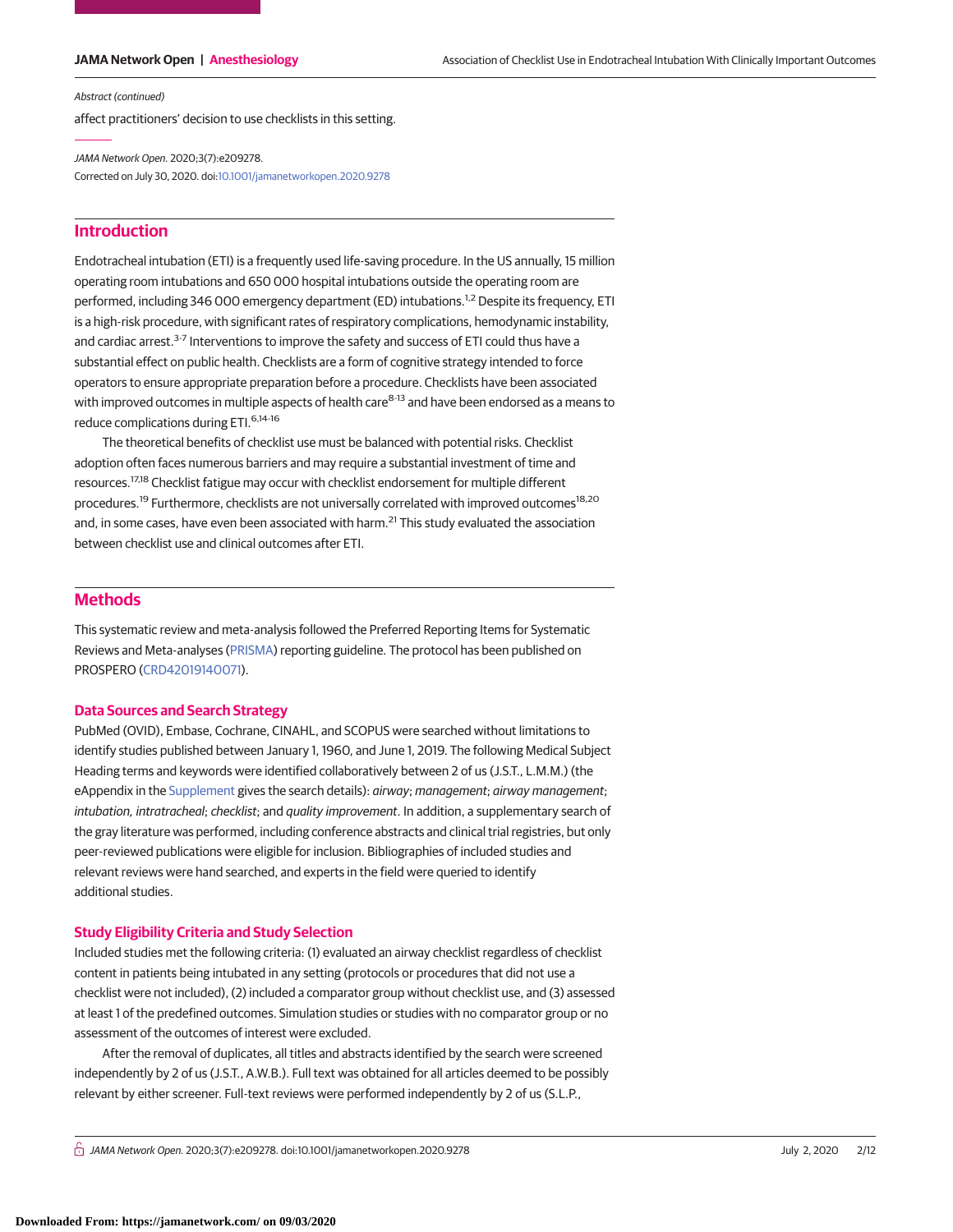B.R.H.) to determine final eligibility for inclusion in the review. Disagreements about inclusion were resolved through discussion. If additional information was needed to determine eligibility, we attempted to contact the corresponding authors for individual studies.

## **Quality Appraisals**

Risk of bias of the included studies was assessed using 2 different quality assessment tools. Randomized clinical trials were assessed by the Cochrane risk of bias tool.<sup>22</sup> In brief, each study was assigned a high, low, or unclear risk of bias in each of 7 domains: random sequence generation, allocation concealment, blinding of participants and caregivers, blinding of outcome assessors, attrition bias, incomplete outcome bias, and other bias. Observational studies were assessed using the Newcastle-Ottawa Scale.<sup>23</sup> This scale assigns up to 4 points for low risk of bias in the domain of selection of patients and comparators, 2 possible points for comparability, and 3 possible points for low risk of bias in determination of exposure. Studies are thus awarded between 0 and 9 points, with higher scores indicating lower risk of bias. Each study underwent quality assessment by 2 of us (S.L.P., B.R.H.) independently, with disagreements resolved through discussion.

## **Data Extraction**

Two of us (J.S.T., A.W.B.) independently extracted data from each study. Data abstracted included year of publication, country, clinical setting, study design, inclusion and exclusion criteria, components of used checklists, number of patients, comparator interventions, and primary outcomes. For each study, the number of patients with and without each of our predefined outcomes was calculated for patients for whom a checklist was used and for the control group. Any discrepancies were resolved through discussion. In cases of missing data or need for clarification, we contacted corresponding authors of the original studies.

#### **Outcomes**

The primary outcome was mortality. We chose mortality as a primary outcome because it is the most patient-important outcome, and ETI is often performed on patients with significant risk of death. Mortality was recorded according to how it was reported in individual studies. If multiple measures of mortality were given, hospital mortality was used preferentially. Other outcomes of interest included rates of hypoxia, rates of hypotension, first-pass intubation success, time to successful intubation, peri-intubation arrest, esophageal intubation, and hospital length of stay. First-attempt intubation success was defined as successful ETI before removing the laryngoscope from the patient's mouth. Peri-intubation arrest was defined as any loss of pulses that required cardiopulmonary resuscitation or defibrillation within 60 minutes after ETI. We allowed hypoxia and hypotension to be defined as described in individual studies because more granular data were not available. We performed preplanned sensitivity analyses of all included outcomes, including only studies with a low risk of bias. Subgroup analyses were performed for pediatric vs adult studies and ED vs intensive care unit (ICU) studies.

## **Statistical Analysis**

Study results were meta-analyzed using a random-effects model to generate the summary relative risk (RRs) with corresponding 95% CIs. Heterogeneity ( $l^2$  and P values) were also reported. A 2-sided  $P <$  .05 was considered to be statistically significant. Statistical analyses were performed using the metan module of StataMP, version 16 (StataCorp LLC).

## **Results**

**Figure 1** outlines the flow of study identification. The initial database search returned 1649 unique citations. After screening of titles and abstracts, 1607 citations were excluded, and 42 articles underwent full-text review, with 11 meeting inclusion criteria.<sup>1,24-33</sup> Reasons for exclusion are listed in

 $\bigcap$  JAMA Network Open. 2020;3(7):e209278. doi:10.1001/jamanetworkopen.2020.9278  $\bigcap$  July 2, 2020 3/12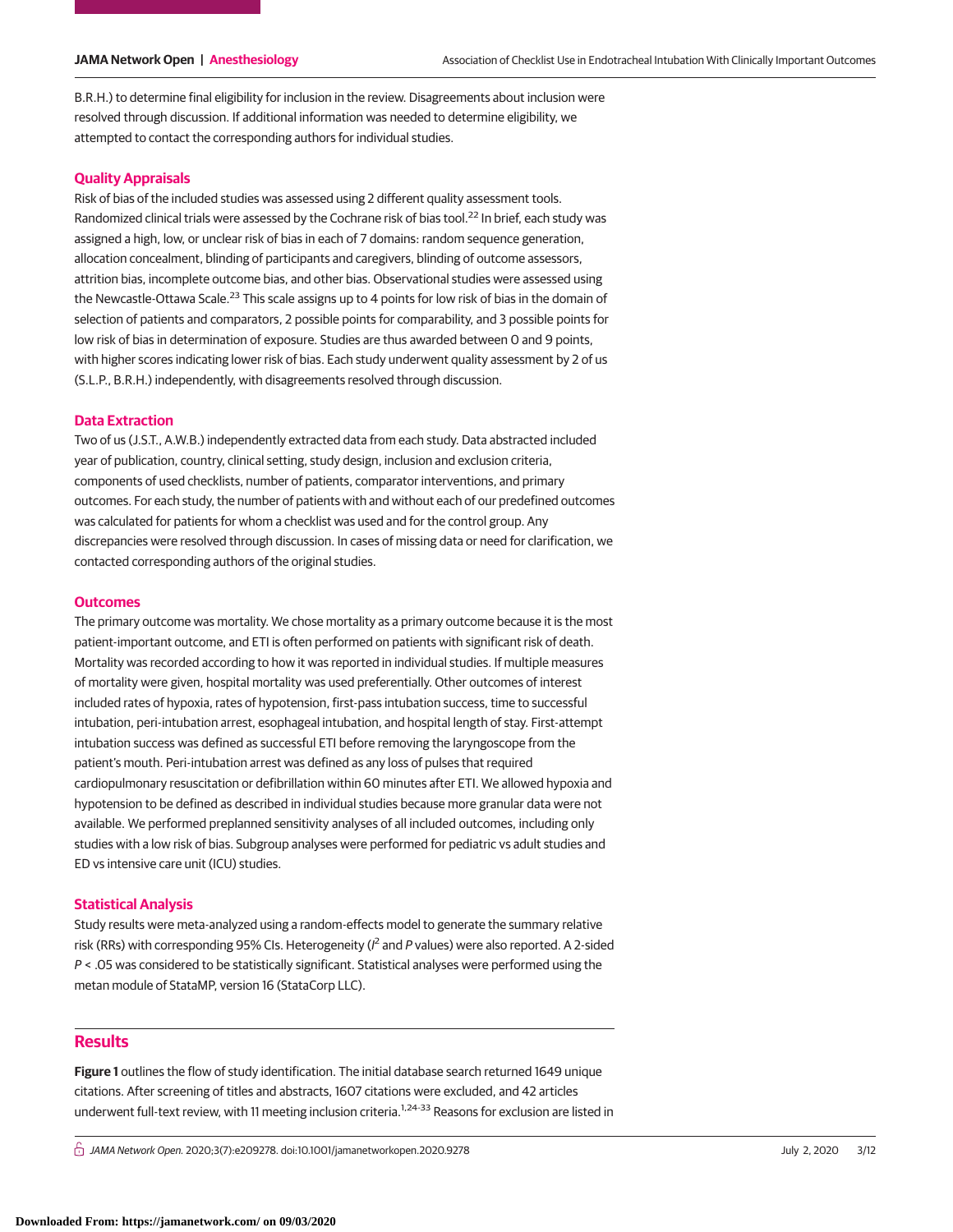Figure 1. We requested clarification about inclusion criteria from the authors of 2 studies.<sup>25,34</sup> Both studies described the use of an intubating protocol without specifying whether a checklist was used. We were able to confirm that a checklist was used in the study by Corl et al,<sup>25</sup> but we were unable to confirm the use of a checklist for the other study,  $34$  which was thus excluded.

## **Characteristics of Studies and Patients**

Across the 11 included studies,  $1,24-33$  there were a total of 3261 ETIs performed in 13 institutions in 6 countries. Table 1 gives the characteristics of the individual studies. Seven studies<sup>1,24,26,29-32</sup> were conducted in the ED, 3 studies<sup>25,27,28</sup> in the ICU, and 1 study<sup>33</sup> in both the operating room and ICU. Only 1 (ICU-based) study<sup>28</sup> was a randomized clinical trial. Eight studies<sup>24-27,29,30,32,33</sup> used a beforeand-after observational design, with 6 studies<sup>25,26,29,30,32,33</sup> being prospective and 2 studies<sup>24,27</sup> being retrospective. The remaining 2 studies<sup>1,31</sup> were prospective case series. None of the observational studies attempted to correct for baseline differences between groups. Five studies<sup>25-27,29,30</sup> included significant cointerventions (such as health care professional education,

#### Figure 1. Study Identification



#### Table 1. Study Characteristics

| Source                           | Study type                     | Country      | Setting            | Patients, No. | Outcomes assessed                                                             |
|----------------------------------|--------------------------------|--------------|--------------------|---------------|-------------------------------------------------------------------------------|
| Conroy et al, <sup>24</sup> 2014 | Retrospective before and after | US.          | <b>ED</b>          | 187           | Mortality and FPS                                                             |
| Corl et al. <sup>25</sup> 2018   | Prospective before and after   | <b>US</b>    | ICU                | 275           | Mortality, FPS, hypoxia, hypotension, cardiac arrest, EI,<br>and hospital LOS |
| Fogg et al, $26$ 2016            | Prospective before and after   | Australia    | <b>ED</b>          | 655           | FPS, hypoxia, hypotension, cardiac arrest, and EI                             |
| Hatch et al, $27$ 2016           | Retrospective before and after | US.          | Neonatal ICU       | 509           | Mortality, hypoxia, TTI, hypotension, cardiac arrest, and<br>ΕI               |
| Janz et al, <sup>28</sup> 2018   | Randomized clinical trial      | <b>US</b>    | ICU                | 262           | Mortality, FPS, hypoxia, TTI, hypotension, cardiac arrest,<br>and EI          |
| Kerrey et al, <sup>29</sup> 2015 | Prospective before and after   | <b>US</b>    | Pediatric ED       | 189           | Hypoxia                                                                       |
| Lewis et al, $12018$             | Prospective case series        | South Africa | ED and prehospital | 41            | <b>FPS</b>                                                                    |
| Long et al, $30$ 2017            | Prospective before and after   | Australia    | Pediatric ED       | 117           | FPS, hypoxia, and hypotension                                                 |
| Powell et al, 31 2018            | Prospective case series        | New Zealand  | ED                 | 23            | <b>FPS</b>                                                                    |
| Smith et al, 32 2015             | Prospective before and after   | <b>US</b>    | <b>ED</b>          | 141           | FPS, hypoxia, hypotension, TTI, cardiac arrest, and EI                        |
| Szucs et al. $33$ 2019           | Prospective before and after   | Hungary      | <b>ICU and OR</b>  | 862           | Mortality, FPS, hypoxia, hypotension, and cardiac arrest                      |

Abbreviations: ED, emergency department; EI, esophageal intubation; FPS, first-pass success; ICU, intensive care unit; LOS, length of stay; OR, operating room; TTI, time to intubation.

 $\bigcap$  JAMA Network Open. 2020;3(7):e209278. doi:10.1001/jamanetworkopen.2020.9278 doi:10.1001/jamanetworkopen.2020.9278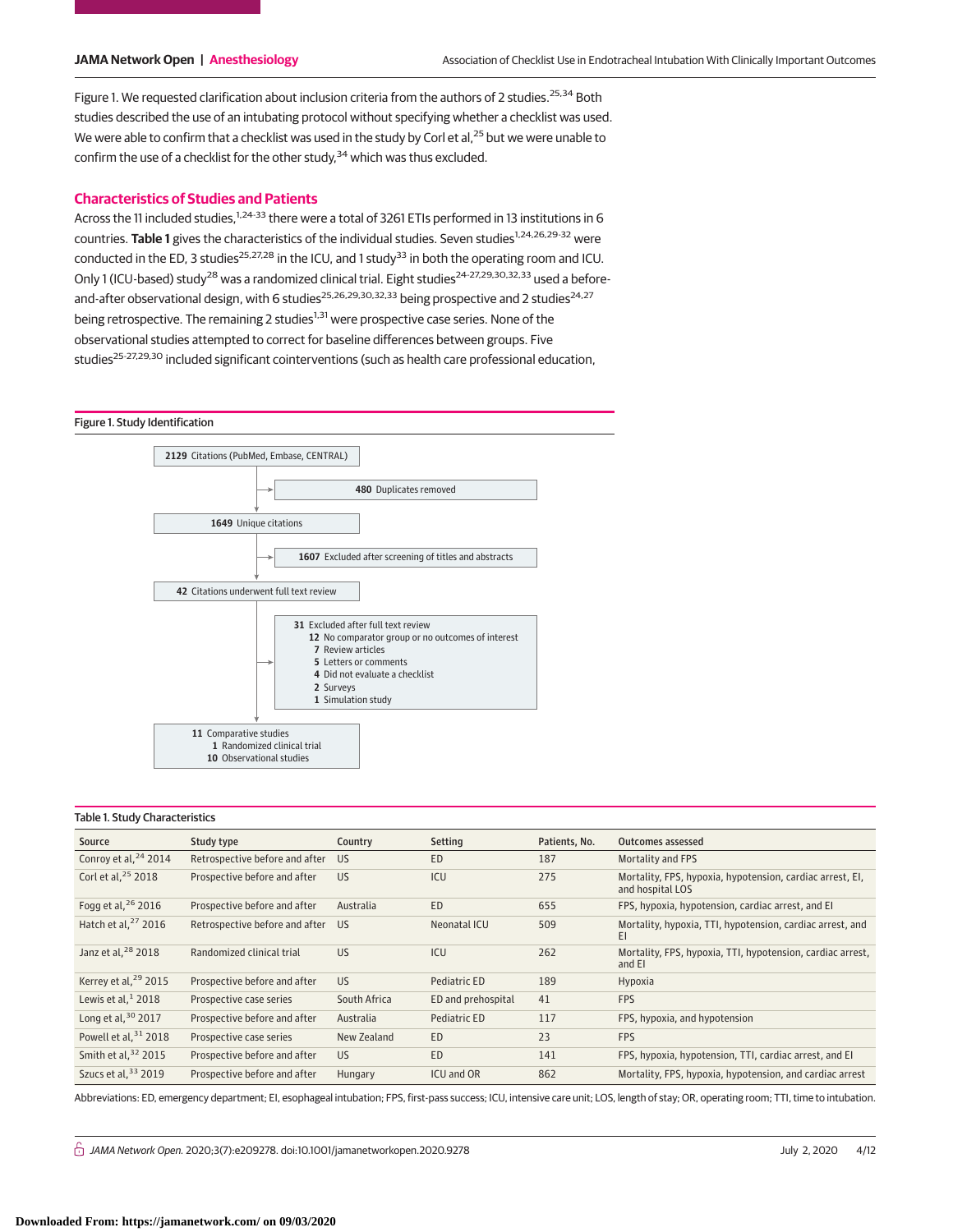equipment changes, health care professional team modeling, and medication changes) in addition to a checklist. Preintubation checklist details were reported in 8 studies<sup>24-29,32,33</sup> and were heterogeneous. Most checklists included assessment of preoxygenation and medication, but other checklist components were inconsistent (eTable in the [Supplement\)](https://jama.jamanetwork.com/article.aspx?doi=10.1001/jamanetworkopen.2020.9278&utm_campaign=articlePDF%26utm_medium=articlePDFlink%26utm_source=articlePDF%26utm_content=jamanetworkopen.2020.9278).

Definitions of hypoxia and hypotension varied among the studies. Definitions of hypoxia ranged from less than 60% to less than 93%, with a median of 90%. Two studies<sup>26,27</sup> defined hypotension as a decrease in blood pressure that required intervention with fluid bolus or vasopressor. Other studies<sup>25,28,30,32,33</sup> used definitions that included a systolic blood pressure from 70 to 90 mm Hg.

The only randomized clinical trial<sup>28</sup> had a high risk of bias for blinding because neither practitioners nor outcome assessors were blinded to treatment group. Allocation concealment had an unclear risk of bias. The study<sup>28</sup> had a low risk for random sequence generation, attrition bias, incomplete outcomes, and other bias. This study<sup>28</sup> was included in the low risk of bias sensitivity analyses.

**Table 2** outlines the risk of bias assessments for each domain of the Newcastle-Ottawa Scale across all 10 included observational studies.<sup>1,24-27,29-33</sup> Of 9 possible stars awarded in the Newcastle-Ottawa Scale, scores ranged from 4 to 8 stars.

We defined overall low risk of bias for observational studies $24,32,33$  as at least 7 of 9 possible stars. Three studies<sup>24,32,33</sup> met these criteria. The remaining observational studies,  $1,25-27,29-31$  with 4 to 6 stars, were deemed to have high to moderate risk of bias.

### **Main Results**

Forest plots with summary estimates of RRs and 95% CIs for binary outcomes are displayed in Figure 2. For the primary outcome, mortality was reported in 5 studies<sup>24,25,27,28,33</sup> with 2095 patients. The pooled mortality rate was 11.3%. No association was found between mortality and preintubation checklist use (pooled RR, 0.97; 95% CI, 0.80-1.18), with low heterogeneity ( $l^2$  = 0%).

Among secondary outcomes, checklist use was not associated with a statistically significant difference in the rate of most adverse events, including esophageal intubation (4 studies<sup>25-28</sup> [1701 patients]; RR, 0.65; 95% CI, 0.30-1.41;  $l^2$  = 58.9%), hypotension (7 studies<sup>25-28,30,32,33</sup> [2821 patients]; RR, 0.68; 95% CI, 0.38-1.24;  $l^2$  = 48.3%), or peri-intubation cardiac arrest (5 studies<sup>25-28,32</sup> [2563 patients]; RR, 0.65; 95% CI, 0.31-1.36;  $l^2$  = 0%). However, checklist use was associated with a

| Table 2. Newcastle-Ottawa Scale Scores for Observational Studies |                                         |                           |                                                            |                                         |                                                                               |                                                                        |                                                        |                           |                                   |
|------------------------------------------------------------------|-----------------------------------------|---------------------------|------------------------------------------------------------|-----------------------------------------|-------------------------------------------------------------------------------|------------------------------------------------------------------------|--------------------------------------------------------|---------------------------|-----------------------------------|
|                                                                  | <b>Selection</b>                        |                           |                                                            | Comparability                           |                                                                               |                                                                        | <b>Outcome</b>                                         |                           |                                   |
| Source                                                           | <b>Exposed cohort</b><br>representative | Selection of<br>unexposed | <b>Exposure</b><br>ascertainment<br>blind or<br>objective? | Outcome not<br>present<br>pre-exposure? | <b>Controlled for</b><br>other<br>interventions/<br>important<br>confounders? | <b>Similar</b><br>baseline<br>demographics<br>or other<br>confounders? | <b>Outcome</b><br>assessment<br>blind or<br>objective? | Follow-up long<br>enough? | Lost to<br>follow-up              |
| Conroy et al, <sup>24</sup> 2014                                 | Low risk of bias                        | High risk of<br>bias      | Low risk of bias                                           | Low risk of<br><b>bias</b>              | Low risk of<br>bias                                                           | Low risk of<br><b>bias</b>                                             | Low risk of bias                                       | Low risk of bias          | Low risk of bias                  |
| Corl et al, <sup>25</sup> 2018                                   | Low risk of bias                        | High risk of<br>bias      | Low risk of bias                                           | Low risk of<br><b>bias</b>              | High risk of<br><b>bias</b>                                                   | Low risk of<br>bias                                                    | High risk of bias                                      |                           | Low risk of bias Low risk of bias |
| Fogg et al, <sup>26</sup> 2016                                   | Low risk of bias                        | High risk of<br>bias      | Low risk of bias                                           | High risk of<br><b>bias</b>             | High risk of<br><b>bias</b>                                                   | High risk of<br>bias                                                   | High risk of bias                                      |                           | Low risk of bias Low risk of bias |
| Hatch et al, <sup>27</sup> 2016                                  | Low risk of bias                        | High risk of<br>bias      | Low risk of bias                                           | High risk of<br><b>bias</b>             | High risk of<br><b>bias</b>                                                   | Low risk of<br>bias                                                    | Low risk of bias                                       | Low risk of bias No       |                                   |
| Kerrey et al, <sup>29</sup> 2015                                 | Low risk of bias                        | High risk of<br>bias      | Low risk of bias                                           | High risk of<br><b>bias</b>             | High risk of<br><b>bias</b>                                                   | High risk of<br>bias                                                   | Low risk of bias                                       |                           | Low risk of bias Low risk of bias |
| Lewis et al, $12018$                                             | Low risk of bias                        | High risk of<br>bias      | Low risk of bias                                           | Low risk of<br><b>bias</b>              | High risk of<br>bias                                                          | High risk of<br><b>bias</b>                                            | High risk of bias                                      |                           | Low risk of bias Low risk of bias |
| Long et al, 30 2017                                              | Low risk of bias                        | High risk of<br>bias      | Low risk of bias                                           | High risk of<br><b>bias</b>             | High risk of<br><b>bias</b>                                                   | High risk of<br>bias                                                   | High risk of bias                                      |                           | Low risk of bias Low risk of bias |
| Powell et al, $31$ 2018                                          | Low risk of bias                        | Low risk of<br>bias       | Low risk of bias                                           | Low risk of<br><b>bias</b>              | High risk of<br><b>bias</b>                                                   | High risk of<br><b>bias</b>                                            | High risk of bias                                      |                           | Low risk of bias Low risk of bias |
| Smith et al, 32 2015                                             | Low risk of bias                        | High risk of<br>bias      | Low risk of bias                                           | High risk of<br><b>bias</b>             | Low risk of<br>bias                                                           | Low risk of<br>bias                                                    | Low risk of bias                                       |                           | Low risk of bias Low risk of bias |
| Szucs et al, 33 2019                                             | Low risk of bias                        | High risk of<br>bias      | Low risk of bias                                           | Low risk of<br><b>bias</b>              | Low risk of<br>bias                                                           | Low risk of<br>bias                                                    | Low risk of bias                                       |                           | Low risk of bias Low risk of bias |

 $\stackrel{\curvearrowright}{\cap}$  JAMA Network Open. 2020;3(7):e209278. doi:10.1001/jamanetworkopen.2020.9278  $\hspace{2cm}$  July 2, 2020 5/12

Table 2. Newcastle-Ottawa Scale Scores for Observational Studies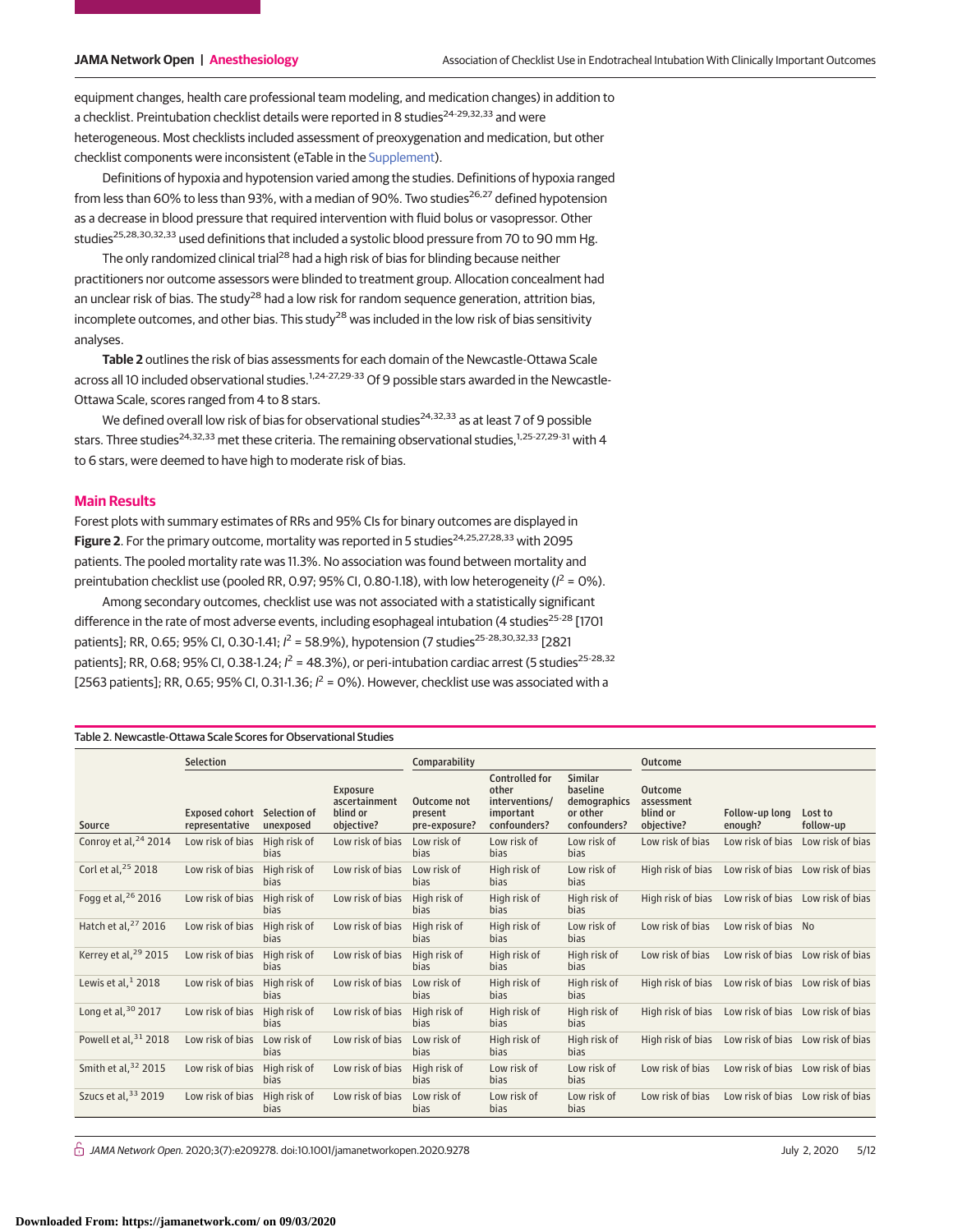decrease in hypoxic events (8 studies<sup>25-30,32,33</sup> [3010 patients]; RR, 0.75; 95% CI, 0.59-0.95;  $l^2$  = 33%). This association was more pronounced in studies<sup>26,29,30,32,33</sup> with cutoffs for hypoxia of 90% to 93% (eFigure 1 in the [Supplement\)](https://jama.jamanetwork.com/article.aspx?doi=10.1001/jamanetworkopen.2020.9278&utm_campaign=articlePDF%26utm_medium=articlePDFlink%26utm_source=articlePDF%26utm_content=jamanetworkopen.2020.9278). Checklist use was also not associated with increased firstpass intubation success (9 studies<sup>1,24-26,28,30-33</sup> [2563 patients]; RR, 1.05 with checklist; 95% CI, 0.96-1.14;  $l^2$  = 73%) (Figure 2). Time to successful intubation results were not pooled because definitions differed among the studies. Smith et al<sup>32</sup> reported decreased time from paralysis to intubation associated with checklist use (82 vs 94 seconds,  $P = .02$ ). Janz et al<sup>28</sup> reported no difference in time from induction to intubation (120 seconds with checklist and 118 seconds without). Lastly, Hatch et al<sup>27</sup> reported an increase in time from decision to intubate to successful intubation associated with checklist use (33 vs 27 minutes,  $P = .01$ ). Hospital length of stay was only reported in

#### Figure 2. Summary Estimates of Relative Risks (RRs) for Binary Outcomes





#### **C** Hypoxemia



**E** Peri-intubation arrest



Squares indicate RR estimates, with horizonal lines representing 95% CIs. Diamonds represent pooled estimates, with points indicating 95% CIs. Shaded boxes represent the contribution weight of each study to the meta-analysis. Vertical dashed lines represent

 $\stackrel{\curvearrowright}{\cap}$  JAMA Network Open. 2020;3(7):e209278. doi:10.1001/jamanetworkopen.2020.9278 (Reprinted) July 2, 2020 6/12



**F** Esophageal intubation

**D** Hypotension



the relationship of the 95% CIs around each individual study result with the pooled mean. Weights are from random-effects analysis. A, E, and F, The study by Smith et al<sup>32</sup> was not included in the analysis.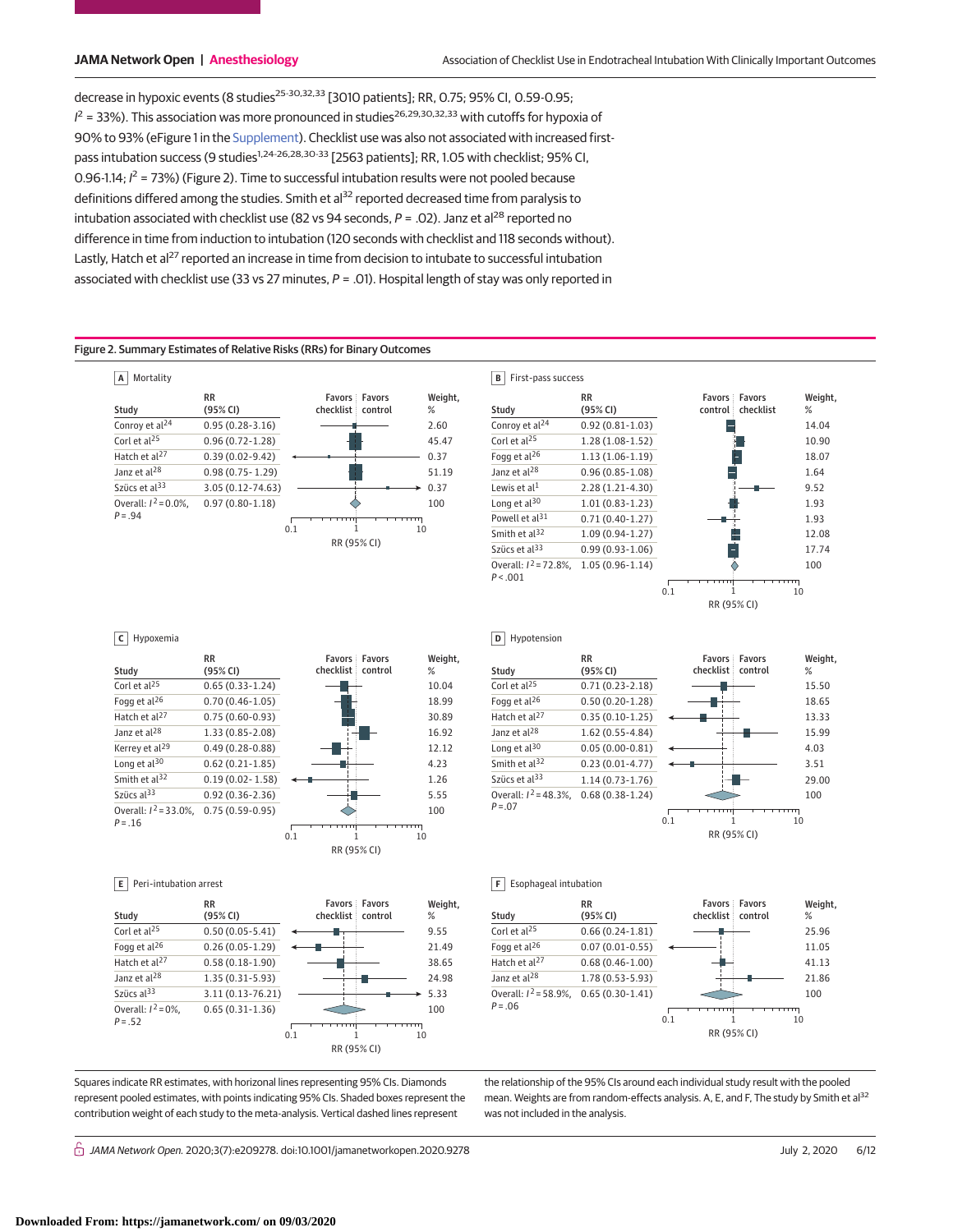1 study<sup>25</sup> and was not different between groups (11 days for checklist group and 12 days for control group,  $P = .55$ ).

**Figure 3** displays the results of the pooled analysis of the 4 studies at low risk of bias. In low-risk analyses, airway checklist use was not associated with improvement in any outcome. The nominal but nonstatistically significant suggestion of benefit seen in several primary analyses was absent or reversed in analyses of low risk of bias.

Subgroup analyses of ED vs ICU studies are presented in eFigure 2 in the [Supplement,](https://jama.jamanetwork.com/article.aspx?doi=10.1001/jamanetworkopen.2020.9278&utm_campaign=articlePDF%26utm_medium=articlePDFlink%26utm_source=articlePDF%26utm_content=jamanetworkopen.2020.9278) representing data from 7 ED studies<sup>1,24,26,29-32</sup> and 3 ICU studies.<sup>25,27,28</sup> No association with survival was found in either setting. For other adverse events, nominal estimates that suggested benefit were more marked in ED-based studies<sup>1,24,26,29-32</sup> than ICU-based studies.<sup>25,27,28</sup> In the ED studies,<sup>1,24,26,29-32</sup> checklist use was associated with a decrease in hypoxia (RR, 0.61; 95% CI, 0.44-0.83) and esophageal intubation (RR, 0.07; 95% CI, 0.01-0.55). No individual outcomes were statistically significantly different between groups in the ICU studies.<sup>25,27,28</sup>

Three studies<sup>27,29,30</sup> were performed in pediatric settings, and 8 studies<sup>1,24-26,28,31-33</sup> contributed data from primarily adult settings.No differences in any adverse events were found in analyses limited to adult studies. In pediatric studies, checklist use was associated with decreased hypoxia (RR, 0.70; 95% CI, 0.57-0.86) but no other outcomes (eFigure 3 in the [Supplement\)](https://jama.jamanetwork.com/article.aspx?doi=10.1001/jamanetworkopen.2020.9278&utm_campaign=articlePDF%26utm_medium=articlePDFlink%26utm_source=articlePDF%26utm_content=jamanetworkopen.2020.9278).

## Figure 3. Low Risk of Bias Sensitivity Analysis



0.1 1 10 Szücs al<sup>33</sup> 3.11 (0.13-76.21)  $\longrightarrow$  17.59 Overall:  $I^2 = 0.0\%$ , 1.57 (0.41-5.99) *P* =.64 100

RR (95% CI)

Squares indicate relative risk (RR) estimates, with horizonal lines representing 95% CIs. Diamonds represent pooled estimates, with points indicating 95% CIs. Vertical dashed lines represent the relationship of the 95% CIs around each individual study result with

the pooled mean. Weights are from random-effects analysis. A, E, and F, The study by Smith et al<sup>32</sup> was not included in the analysis.

 $\stackrel{\frown}{\Box}$  JAMA Network Open. 2020;3(7):e209278. doi:10.1001/jamanetworkopen.2020.9278  $\Box$  July 2, 2020 7/12

# **B** First-pass screen

|                            | <b>RR</b>           | <b>Favors: Favors</b> | Weight, |  |  |
|----------------------------|---------------------|-----------------------|---------|--|--|
| Study                      | (95% CI)            | checklist control     | %       |  |  |
| Conroy et al <sup>24</sup> | $0.92(0.81-1.03)$   |                       | 17.98   |  |  |
| Janz et al <sup>28</sup>   | $0.96(0.85 - 1.08)$ |                       | 18.11   |  |  |
| Smith et al <sup>32</sup>  | $1.09(0.94-1.27)$   |                       | 11.92   |  |  |
| Szücs et al $^{33}$        | $0.99(0.93 - 1.06)$ |                       | 51.99   |  |  |
| Overall: $I^2 = 12.0\%$ ,  | $0.98(0.93 - 1.04)$ |                       | 100     |  |  |
| $P = .33$                  |                     |                       |         |  |  |
|                            |                     | 0.1                   | 10      |  |  |
|                            |                     | RR (95% CI)           |         |  |  |

**D** Hypotension



**Downloaded From: https://jamanetwork.com/ on 09/03/2020**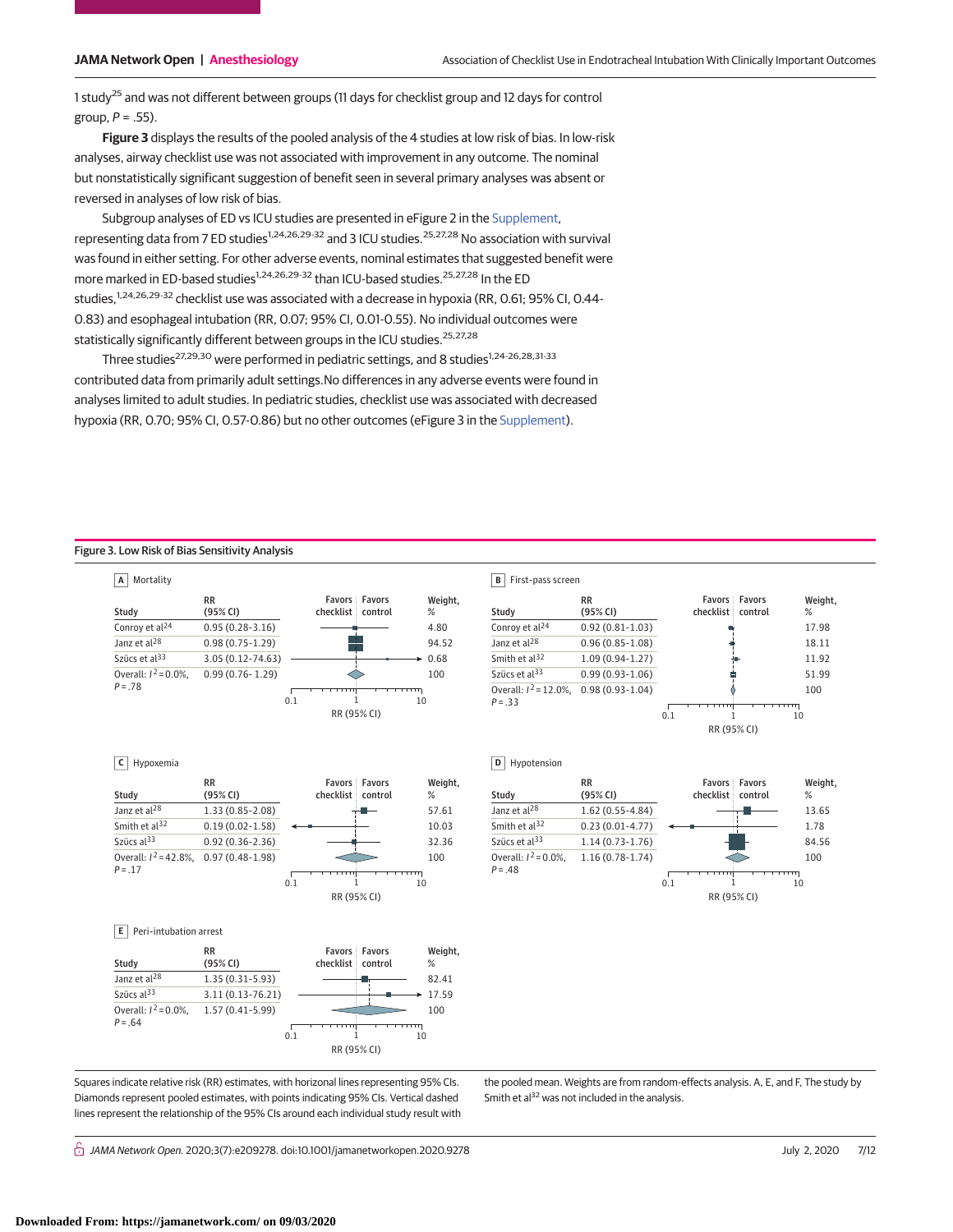## **Discussion**

We identified 1 randomized clinical trial<sup>28</sup> and 10 observational studies<sup>1,24-27,29-33</sup> that compared clinical outcomes in ETI associated with and without an airway checklist. Summary estimates found no association between checklist use and mortality or most secondary outcomes, with the exception of decreased hypoxia. However, this association was not present in the sensitivity analysis of only studies with low risk of bias.<sup>28,32,33</sup> Similarly, nominal but nonstatistically significant estimates that suggest benefit in several secondary outcomes were not apparent in sensitivity analyses of low risk of bias. Subgroup analyses suggested that checklist use may be more likely to be associated with decreased adverse events in pediatric settings and EDs compared with adult and ICU settings.

ETI is a high-risk procedure.<sup>3-8</sup> Given that checklists have been associated with improved outcomes in other areas of health care, 8-13,35 some have endorsed them for use with ETI. 6,14-16,36 However, limited evidence supports such recommendations. Cabrini et al<sup>37</sup> performed a systemic review of randomized clinical trials that evaluated any drug, technique, or device aimed at improving ETI. Similar to our review, the only randomized clinical trial that they identified that evaluated checklist use was the study by Janz et al, $^{28}$  which found no benefit in any clinical outcomes. Hardy and Horner<sup>38</sup> completed a "short-cut review" and concluded that checklists were likely beneficial, but further evidence was needed. That review, which was completed before several of the studies included in our review were published, included a conference abstract<sup>39</sup> and 3 observational studies,<sup>24,29,32</sup> 1<sup>29</sup> of which had high risk of bias. Despite this lack of evidence, checklists for ETI are widely recommended.<sup>6,14-16</sup>

After pooling results from 11 different studies<sup>1,24-33</sup> with more than 3000 patients, the only benefit statistically associated with checklist use in our systematic review was decreased hypoxic events. Because of the heterogeneity of hypoxia cutoffs in the included studies,<sup>1,24-33</sup> hypoxia subgroups were defined based on the study definition of hypoxia. Results from studies<sup>26,29,30,32,33</sup> using a cutoff of 90% or higher found an association with decreased hypoxia in patients intubated with use of a checklist, whereas this association was not observed in studies<sup>25,27,28</sup> that examined more severe hypoxia (cutoffs of 60%-80%). More importantly, the finding of decreased hypoxia appeared to be primarily reported in studies with high risk of bias<sup>25-30</sup> because the low risk of bias sensitivity analysis found no suggestion of decreased hypoxia. Most included studies<sup>25-27,29,30,32,33</sup> used a before-and-after observational design. Such studies have high risk of bias for several reasons, including the Hawthorne effect, temporal improvement in care, and selection bias, and are prone to overestimation of effect sizes in favor of interventions.<sup>40</sup> We found no suggestion of benefit for any outcomes when considering only studies with low risk of bias.<sup>32,33</sup>

Given the heterogeneity of patient populations and settings of the included studies, $1.24-33$  we performed subgroup analyses for adult and pediatric patients as well as ED and ICU settings. Subgroup analyses necessarily decrease the power to detect associations in each subgroup compared with the overall meta-analysis, and accordingly we found no statistically significant difference in most outcomes in subgroup analyses. Although only a few subgroup associations were apparent, some nominal suggestion of benefit was seen in several outcomes, with the estimates of effect generally more positive in pediatric and ED studies compared with adult and ICU studies. We propose that these differences are more likely related to the risk of bias in studies included in respective subgroups than to a true difference in effect size.

The current absence of evidence of benefit does not equate to a proven lack of benefit. It may be that checklists for ETI are associated with a decreased rate of rare, catastrophic events, such as peri-intubation cardiac arrest or cricothyrotomy. The number of patients required to define the effect of checklists on such rare events would be enormous. Although large, high-quality studies are needed to investigate checklist use further, randomized clinical trials of the size required to define precise effect estimates may not be feasible.

 $\stackrel{\curvearrowright}{\cap}$  JAMA Network Open. 2020;3(7):e209278. doi:10.1001/jamanetworkopen.2020.9278 (Reprinted) July 2, 2020 8/12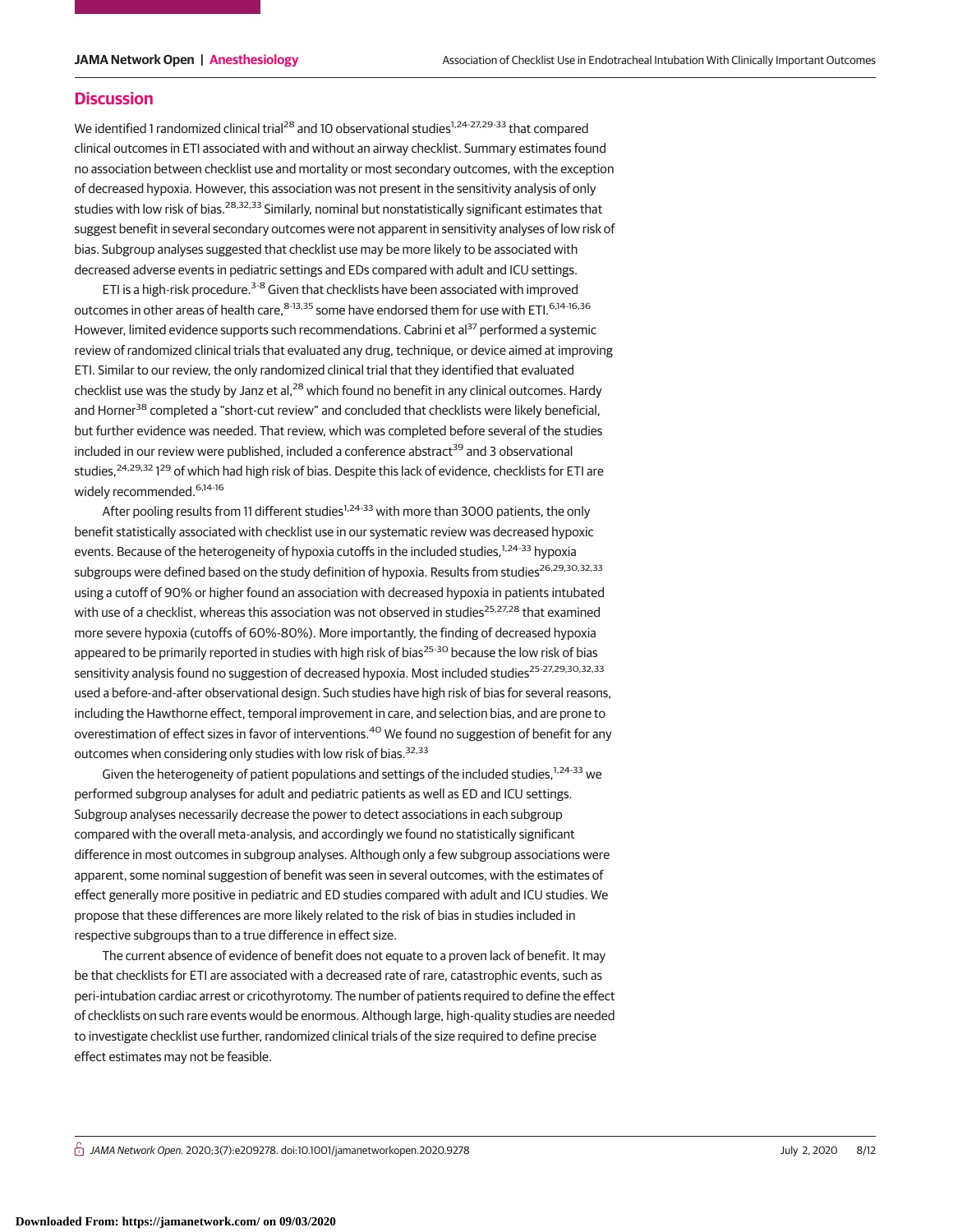#### **Limitations**

This study has limitations. No studies contained data for all the predefined outcomes, and no outcome was reported in more than 9 studies, with only 5 studies providing results for our primary outcome of mortality. This limitation contributed to wide 95% CIs around the effect estimates for many of our results. In some cases, the 95% CIs included the possibility of substantial benefit. Large sample sizes would be needed to have sufficient power to detect checklist benefit for rare events. One before-and-after observational study<sup>34</sup> was not included in our analysis. This study<sup>34</sup> used an intubating bundle protocol. We were unable to confirm whether a checklist was used during the intervention phase of the study; thus, it was excluded. The results of this excluded study<sup>34</sup> were consistent with those of the meta-analysis, with a decrease in severe hypoxemia noted in the intervention period but no difference in mortality, esophageal intubation, or length-of-stay measures. Most contributing studies<sup>1,24-27,29-33</sup> were observational and frequently included multiple cointerventions, further obscuring what associations could be attributed to checklist implementation. All the observational studies<sup>1,24-27,29-33</sup> were case series or had before-and-after cohort designs, which are particularly prone to bias. Only 4<sup>24,28,32,33</sup> of 11 included studies had low risk of bias. Estimates of effect in studies with low risk of bias were consistently less positive than in analyses that included all studies, suggesting that bias may have played a role in the results of higherrisk studies. Lastly, checklists may be more beneficial in settings that have low performance before implementation than in settings where the checklist items are already performed regularly at baseline. This information was not consistently available in the included studies. It is possible that academic centers, where studies are more likely to be performed, are already high performing, and checklist implementation would be more valuable in other settings.

# **Conclusions**

We found no association between survival and checklist use in patients undergoing ETI in this systematic review and meta-analysis. Checklist use was associated with a decrease in hypoxic events but no other secondary outcomes, although point estimates favored checklist use. Analyses of studies with low risk of bias found no association with decreased hypoxia, and point estimates did not suggest benefit. Additional high-quality studies in this area are needed, but current evidence does not support checklist use to improve clinical outcomes in patients undergoing ETI.

#### **ARTICLE INFORMATION**

**Accepted for Publication:** April 22, 2020.

**Open Access:** This is an open access article distributed under the terms of the [CC-BY License.](https://jamanetwork.com/journals/jamanetworkopen/pages/instructions-for-authors#SecOpenAccess/?utm_campaign=articlePDF%26utm_medium=articlePDFlink%26utm_source=articlePDF%26utm_content=jamanetworkopen.2020.9278) © 2020 Turner JS et al.JAMA Network Open.

**Published:** July 2, 2020. doi[:10.1001/jamanetworkopen.2020.9278](https://jama.jamanetwork.com/article.aspx?doi=10.1001/jamanetworkopen.2020.9278&utm_campaign=articlePDF%26utm_medium=articlePDFlink%26utm_source=articlePDF%26utm_content=jamanetworkopen.2020.9278)

**Correction:** This articles was corrected on July 30, 2020, to fix the labels above the graph is Figure 2B.

**Corresponding Author:** Joseph S. Turner, MD, Department of Emergency Medicine, Indiana University School of Medicine, 720 Eskenazi Ave, 5/3 Faculty Office Bldg, Third Floor, Emergency Medicine Office, Indianapolis, IN 46202 [\(turnjose@iu.edu\)](mailto:turnjose@iu.edu).

**Author Affiliations:** Department of Emergency Medicine, Indiana University School of Medicine, Indianapolis (Turner, Bucca, Propst, Ellender, Sarmiento, Hunter); Now with Department of Emergency Medicine, CoxHealth, Springfield, Missouri (Propst); Ruth Lilly Medical Library, Indiana University School of Medicine, Indianapolis (Menard).

**Author Contributions:** Dr Turner had full access to all the data in the study and takes responsibility for the integrity of the data and the accuracy of the data analysis.

Concept and design: Turner, Bucca, Propst, Ellender, Hunter.

Acquisition, analysis, or interpretation of data: All authors.

 $\stackrel{\frown}{\Box}$  JAMA Network Open. 2020;3(7):e209278. doi:10.1001/jamanetworkopen.2020.9278  $\Box$  July 2, 2020 9/12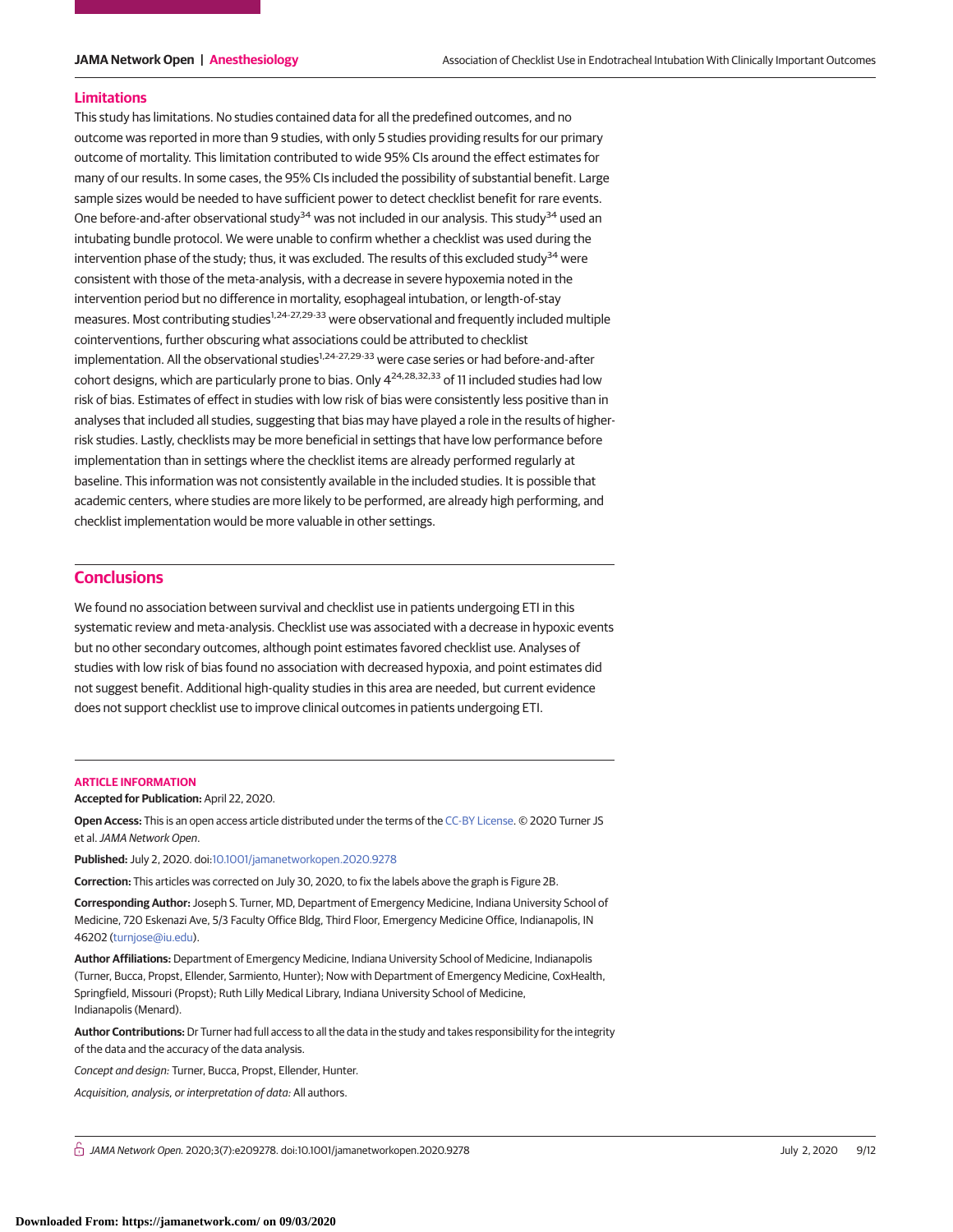Drafting of the manuscript: Turner, Bucca, Ellender, Sarmiento, Menard, Hunter.

Critical revision of the manuscript for important intellectual content: Turner, Bucca, Propst, Ellender, Sarmiento, Hunter.

Statistical analysis: Propst, Sarmiento, Hunter.

Administrative, technical, or material support: Bucca, Ellender, Menard.

Supervision: Turner, Hunter.

**Conflict of Interest Disclosures:** No disclosures were reported.

#### **REFERENCES**

**1**. Lewis CT, Brown J, Inglis AC, Naumann DN, Crombie N. Emergency intubation in trauma in KwaZulu-Natal Province, South Africa. S Afr Med J. 2018;108(8):660-666. doi[:10.7196/SAMJ.2018.v108i8.12670](https://dx.doi.org/10.7196/SAMJ.2018.v108i8.12670)

**2**. Durbin CG Jr, Bell CT, Shilling AM. Elective intubation. Respir Care. 2014;59(6):825-846. doi[:10.4187/](https://dx.doi.org/10.4187/respcare.02802) [respcare.02802](https://dx.doi.org/10.4187/respcare.02802)

**3**. Bowles TM, Freshwater-Turner DA, Janssen DJ, Peden CJ; RTIC Severn Group. Out-of-theatre tracheal intubation: prospective multicentre study of clinical practice and adverse events. Br J Anaesth. 2011;107(5): 687-692. doi[:10.1093/bja/aer251](https://dx.doi.org/10.1093/bja/aer251)

**4**. Cook TM, Woodall N, Harper J, Benger J; Fourth National Audit Project. Major complications of airway management in the UK: results of the Fourth National Audit Project of the Royal College of Anaesthetists and the Difficult Airway Society, part 2: intensive care and emergency departments. Br J Anaesth. 2011;106(5):632-642. doi[:10.1093/bja/aer059](https://dx.doi.org/10.1093/bja/aer059)

**5**. Kim WY, Kwak MK, Ko BS, et al. Factors associated with the occurrence of cardiac arrest after emergency tracheal intubation in the emergency department. PLoS One. 2014;9(11):e112779. doi[:10.1371/journal.pone.](https://dx.doi.org/10.1371/journal.pone.0112779) [0112779](https://dx.doi.org/10.1371/journal.pone.0112779)

**6**. Löllgen RMC, Pontin J, Gow M, McCaskill ME. Adverse events and risk factors during emergency intubation in a tertiary paediatric emergency department. Eur J Emerg Med. 2018;25(3):209-215. doi[:10.1097/MEJ.](https://dx.doi.org/10.1097/MEJ.0000000000000439) [0000000000000439](https://dx.doi.org/10.1097/MEJ.0000000000000439)

**7**. Manthous CA. Avoiding circulatory complications during endotracheal intubation and initiation of positive pressure ventilation.J Emerg Med. 2010;38(5):622-631. doi[:10.1016/j.jemermed.2009.01.018](https://dx.doi.org/10.1016/j.jemermed.2009.01.018)

**8**. Carlos WG, Patel DG, Vannostrand KM, Gupta S, Cucci AR, Bosslet GT. Intensive care unit rounding checklist implementation: effect of accountability measures on physician compliance. Ann Am Thorac Soc. 2015;12(4): 533-538. doi[:10.1513/AnnalsATS.201410-494OC](https://dx.doi.org/10.1513/AnnalsATS.201410-494OC)

**9**. Chen C, Kan T, Li S, Qiu C, Gui L. Use and implementation of standard operating procedures and checklists in prehospital emergency medicine: a literature review. Am J Emerg Med. 2016;34(12):2432-2439. doi[:10.1016/j.](https://dx.doi.org/10.1016/j.ajem.2016.09.057) [ajem.2016.09.057](https://dx.doi.org/10.1016/j.ajem.2016.09.057)

**10**. Haugen AS, Søfteland E, Almeland SK, et al. Effect of the World Health Organization checklist on patient outcomes: a stepped wedge cluster randomized controlled trial. Ann Surg. 2015;261(5):821-828. doi[:10.1097/SLA.](https://dx.doi.org/10.1097/SLA.0000000000000716) [0000000000000716](https://dx.doi.org/10.1097/SLA.0000000000000716)

**11**. Hazelton JP, Orfe EC, Colacino AM, et al. The impact of a multidisciplinary safety checklist on adverse procedural events during bedside bronchoscopy-guided percutaneous tracheostomy. J Trauma Acute Care Surg. 2015;79(1):111-115. doi[:10.1097/TA.0000000000000700](https://dx.doi.org/10.1097/TA.0000000000000700)

**12**. Sharma S, Peters MJ; PICU/NICU Risk Action Group. 'Safety by DEFAULT': introduction and impact of a paediatric ward round checklist. Crit Care. 2013;17(5):R232. doi[:10.1186/cc13055](https://dx.doi.org/10.1186/cc13055)

**13**. Howie WO, Dutton RP. Implementation of an evidence-based extubation checklist to reduce extubation failure in patients with trauma: a pilot study. AANA J[. 2012;80\(3\):179-184.](https://www.ncbi.nlm.nih.gov/pubmed/22848978)

**14**. Lockey DJ, Crewdson K, Davies G, et al. AAGBI: safer pre-hospital anaesthesia 2017: Association of Anaesthetists of Great Britain and Ireland. Anaesthesia. 2017;72(3):379-390. doi[:10.1111/anae.13779](https://dx.doi.org/10.1111/anae.13779)

**15**. Neily J, Silla ES, Sum-Ping SJT, et al. Anesthesia adverse events voluntarily reported in the Veterans Health Administration and lessons learned. Anesth Analg. 2018;126(2):471-477. doi[:10.1213/ANE.0000000000002149](https://dx.doi.org/10.1213/ANE.0000000000002149)

**16**. Sherren PB, Tricklebank S, Glover G. Development of a standard operating procedure and checklist for rapid sequence induction in the critically ill. Scand J Trauma Resusc Emerg Med. 2014;22:41. doi[:10.1186/s13049-014-](https://dx.doi.org/10.1186/s13049-014-0041-7)  $0041 - 7$ 

**17**. Davis KF, Napolitano N, Li S, et al; National Airway Emergency for Children (NEAR4KIDS) and Pediatric Acute Lung Injury and Sepsis Investigators (PALISI) Network. Promoters and barriers to implementation of tracheal intubation airway safety bundle: a mixed-method analysis. Pediatr Crit Care Med. 2017;18(10):965-972. doi[:10.](https://dx.doi.org/10.1097/PCC.0000000000001251) [1097/PCC.0000000000001251](https://dx.doi.org/10.1097/PCC.0000000000001251)

 $\bigcap$  JAMA Network Open. 2020;3(7):e209278. doi:10.1001/jamanetworkopen.2020.9278 (Reprinted) July 2, 2020 10/12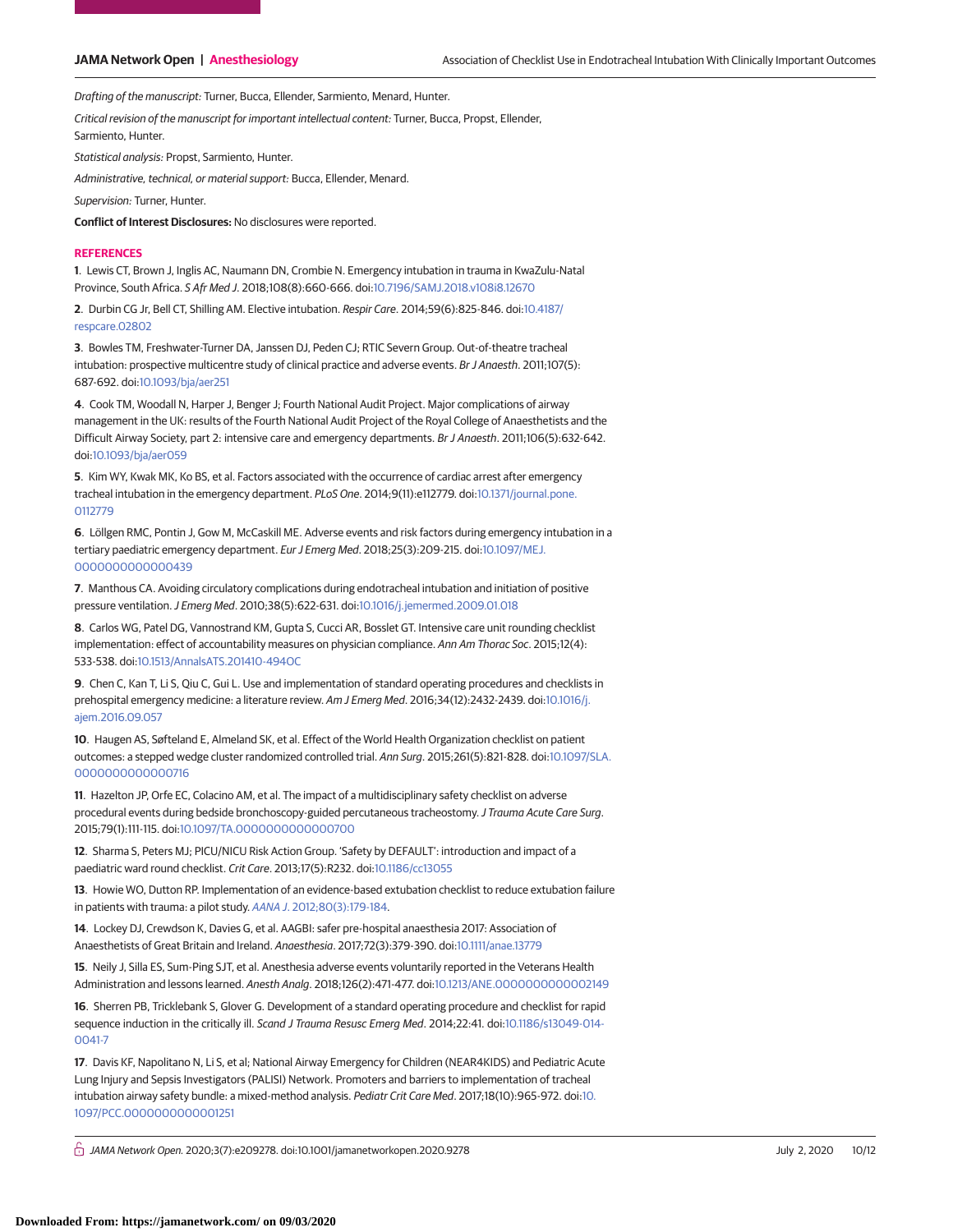**18**. Leape LL. The checklist conundrum. N Engl J Med. 2014;370(11):1063-1064. doi[:10.1056/NEJMe1315851](https://dx.doi.org/10.1056/NEJMe1315851)

**19**. Stock CT, Sundt T. Timeout for checklists? Ann Surg. 2015;261(5):841-842. doi[:10.1097/SLA.](https://dx.doi.org/10.1097/SLA.0000000000001141) [0000000000001141](https://dx.doi.org/10.1097/SLA.0000000000001141)

**20**. Williams AK, Cotter RA, Bompadre V, Goldberg MJ, Steinman SS. Patient safety checklists: do they improve patient safety for supracondylar humerus fractures? J Pediatr Orthop. 2019;39(5):232-236. doi[:10.1097/BPO.](https://dx.doi.org/10.1097/BPO.0000000000000928) [0000000000000928](https://dx.doi.org/10.1097/BPO.0000000000000928)

**21**. Al Ashry HS, Abuzaid AS, Walters RW, Modrykamien AM. Effect of compliance with a nurse-led intensive care unit checklist on clinical outcomes in mechanically and nonmechanically ventilated patients. J Intensive Care Med. 2016;31(4):252-257. doi[:10.1177/0885066614533910](https://dx.doi.org/10.1177/0885066614533910)

**22**. Higgins JP, Altman DG, Gøtzsche PC, et al; Cochrane Bias Methods Group; Cochrane Statistical Methods Group. The Cochrane Collaboration's tool for assessing risk of bias in randomised trials. BMJ. 2011;343:d5928. doi: [10.1136/bmj.d5928](https://dx.doi.org/10.1136/bmj.d5928)

**23**. Stang A. Critical evaluation of the Newcastle-Ottawa scale for the assessment of the quality of nonrandomized studies in meta-analyses. Eur J Epidemiol. 2010;25(9):603-605. doi[:10.1007/s10654-010-9491-z](https://dx.doi.org/10.1007/s10654-010-9491-z)

**24**. Conroy MJ, Weingart GS, Carlson JN. Impact of checklists on peri-intubation care in ED trauma patients. Am J Emerg Med. 2014;32(6):541-544. doi[:10.1016/j.ajem.2014.02.006](https://dx.doi.org/10.1016/j.ajem.2014.02.006)

**25**. Corl KA, Dado C, Agarwal A, et al. A modified Montpellier protocol for intubating intensive care unit patients is associated with an increase in first-pass intubation success and fewer complications.J Crit Care. 2018;44:191-195. doi[:10.1016/j.jcrc.2017.11.014](https://dx.doi.org/10.1016/j.jcrc.2017.11.014)

**26**. Fogg T, Alkhouri H, Vassiliadis J. The Royal North Shore Hospital Emergency Department airway registry: closing the audit loop. Emerg Med Australas. 2016;28(1):27-33. doi[:10.1111/1742-6723.12496](https://dx.doi.org/10.1111/1742-6723.12496)

**27**. Hatch LD, Grubb PH, Lea AS, et al. Interventions to improve patient safety during intubation in the neonatal intensive care unit. Pediatrics. 2016;138(4):e20160069. doi[:10.1542/peds.2016-0069](https://dx.doi.org/10.1542/peds.2016-0069)

**28**. Janz DR, Semler MW, Joffe AM, et al; Check-UP Investigators\*; Pragmatic Critical Care Research Group. A multicenter randomized trial of a checklist for endotracheal intubation of critically ill adults. Chest. 2018;153(4): 816-824. doi[:10.1016/j.chest.2017.08.1163](https://dx.doi.org/10.1016/j.chest.2017.08.1163)

**29**. Kerrey BT, Mittiga MR, Rinderknecht AS, et al. Reducing the incidence of oxyhaemoglobin desaturation during rapid sequence intubation in a paediatric emergency department. BMJ Qual Saf. 2015;24(11):709-717. doi[:10.1136/](https://dx.doi.org/10.1136/bmjqs-2014-003713) [bmjqs-2014-003713](https://dx.doi.org/10.1136/bmjqs-2014-003713)

**30**. Long E, Cincotta DR, Grindlay J, et al. A quality improvement initiative to increase the safety of pediatric emergency airway management. Paediatr Anaesth. 2017;27(12):1271-1277. doi[:10.1111/pan.13275](https://dx.doi.org/10.1111/pan.13275)

**31**. Powell E, Alkhouri H, McCarthy S, et al. A sequential case series of 23 intubations in a rural emergency department in New Zealand. Aust J Rural Health. 2018;26(1):48-55. doi[:10.1111/ajr.12366](https://dx.doi.org/10.1111/ajr.12366)

**32**. Smith KA, High K, Collins SP, Self WH. A preprocedural checklist improves the safety of emergency department intubation of trauma patients. Acad Emerg Med. 2015;22(8):989-992. doi[:10.1111/acem.12717](https://dx.doi.org/10.1111/acem.12717)

**33**. Szűcs ZP, Farkas J, Schimert P, Baranyai Z, Dinya E. The impact of a checklist on the short-term complications of airway management in adults [in Hungarian]. Orv Hetil[. 2019;160\(26\):1025-1035.](https://www.ncbi.nlm.nih.gov/pubmed/31230469)

**34**. Jaber S, Jung B, Corne P, et al. An intervention to decrease complications related to endotracheal intubation in the intensive care unit: a prospective, multiple-center study. Intensive Care Med. 2010;36(2):248-255. doi[:10.](https://dx.doi.org/10.1007/s00134-009-1717-8) [1007/s00134-009-1717-8](https://dx.doi.org/10.1007/s00134-009-1717-8)

**35**. Pronovost P, Needham D, Berenholtz S, et al. An intervention to decrease catheter-related bloodstream infections in the ICU. N Engl J Med. 2006;355(26):2725-2732. doi[:10.1056/NEJMoa061115](https://dx.doi.org/10.1056/NEJMoa061115)

**36**. Weingart S, Hua A. An Intubation Checklist for Emergency Department Physicians. Vol 33. ACEP Now; 2014.

**37**. Cabrini L, Landoni G, Baiardo Redaelli M, et al. Tracheal intubation in critically ill patients: a comprehensive systematic review of randomized trials. Crit Care. 2018;22(1):6. doi[:10.1186/s13054-017-1927-3](https://dx.doi.org/10.1186/s13054-017-1927-3)

**38**. Hardy G, Horner D. BET 2: should real resuscitationists use airway checklists? Emerg Med J. 2016;33(6): 439-441. doi[:10.1136/emermed-2016-205871.2](https://dx.doi.org/10.1136/emermed-2016-205871.2)

**39**. Shanmugasundaram P, Wilson G, Parke T. Improving intubation safety in critically ill patients. *J Intensive Care* Soc. 2014;15(1):1751-437.

**40**. Goodacre S. Uncontrolled before-after studies: discouraged by Cochrane and the EMJ. Emerg Med J. 2015;32 (7):507-508. doi[:10.1136/emermed-2015-204761](https://dx.doi.org/10.1136/emermed-2015-204761)

 $\stackrel{\curvearrowright}{\cap}$  JAMA Network Open. 2020;3(7):e209278. doi:10.1001/jamanetworkopen.2020.9278 (Reprinted) July 2, 2020 11/12